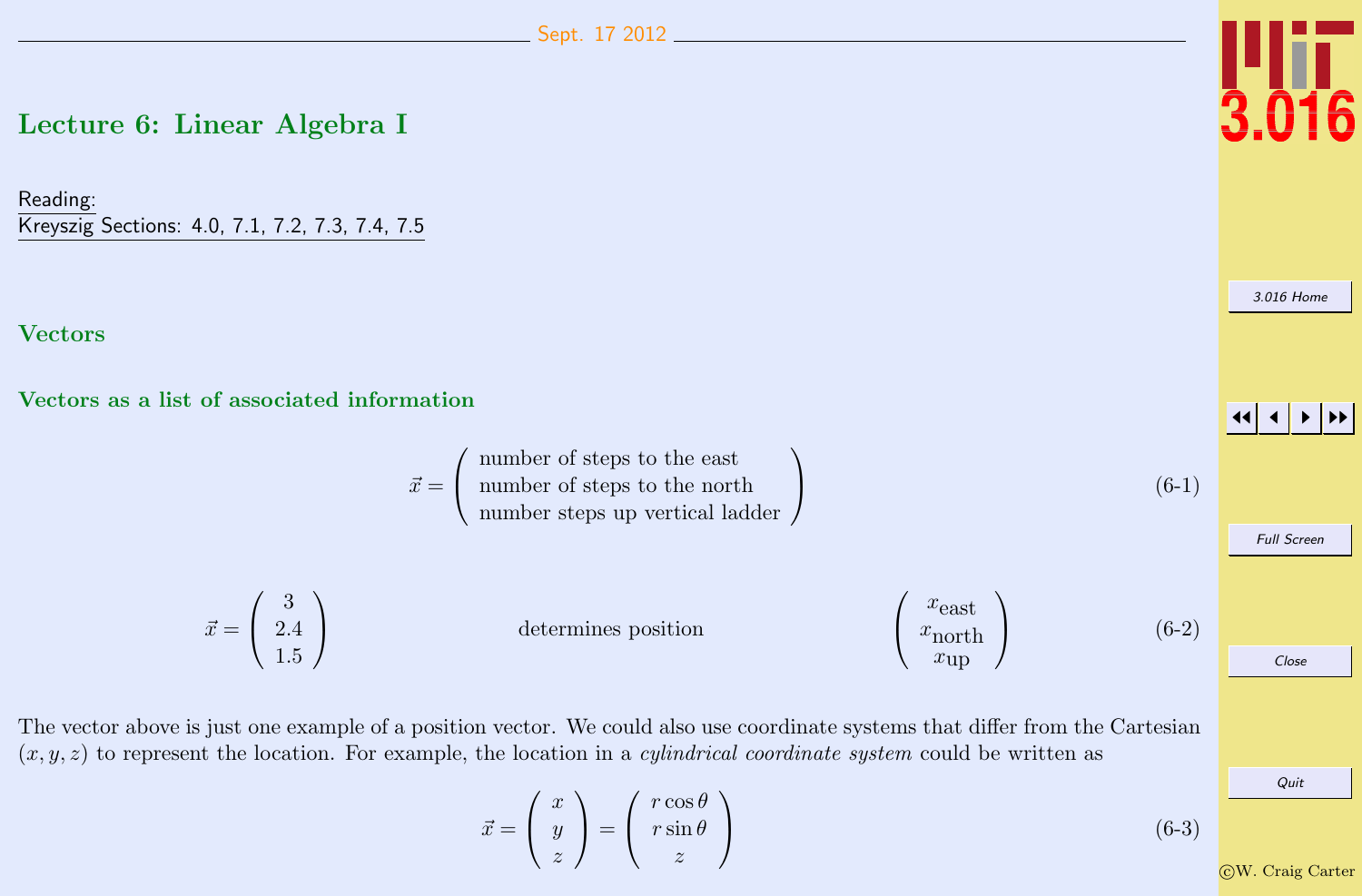<span id="page-1-0"></span>i.e., as a *Cartesian vector* in terms of the cylindrical coordinates  $(r, \theta, z)$ .

The position could also be written as a cylindrical, or polar vector

$$
\vec{x} = \begin{pmatrix} r \\ \theta \\ z \end{pmatrix} = \begin{pmatrix} \sqrt{x^2 + y^2} \\ \tan^{-1} \frac{y}{x} \\ z \end{pmatrix}
$$

where the last term is the polar vector in terms of the Cartesian coordinates. Similar rules would apply for other coordinate systems like spherical, elliptic, etc.

However, vectors need not represent position at all, for example:

Scalar multiplication





[3.016 Home](http://pruffle.mit.edu/3.016-2012/)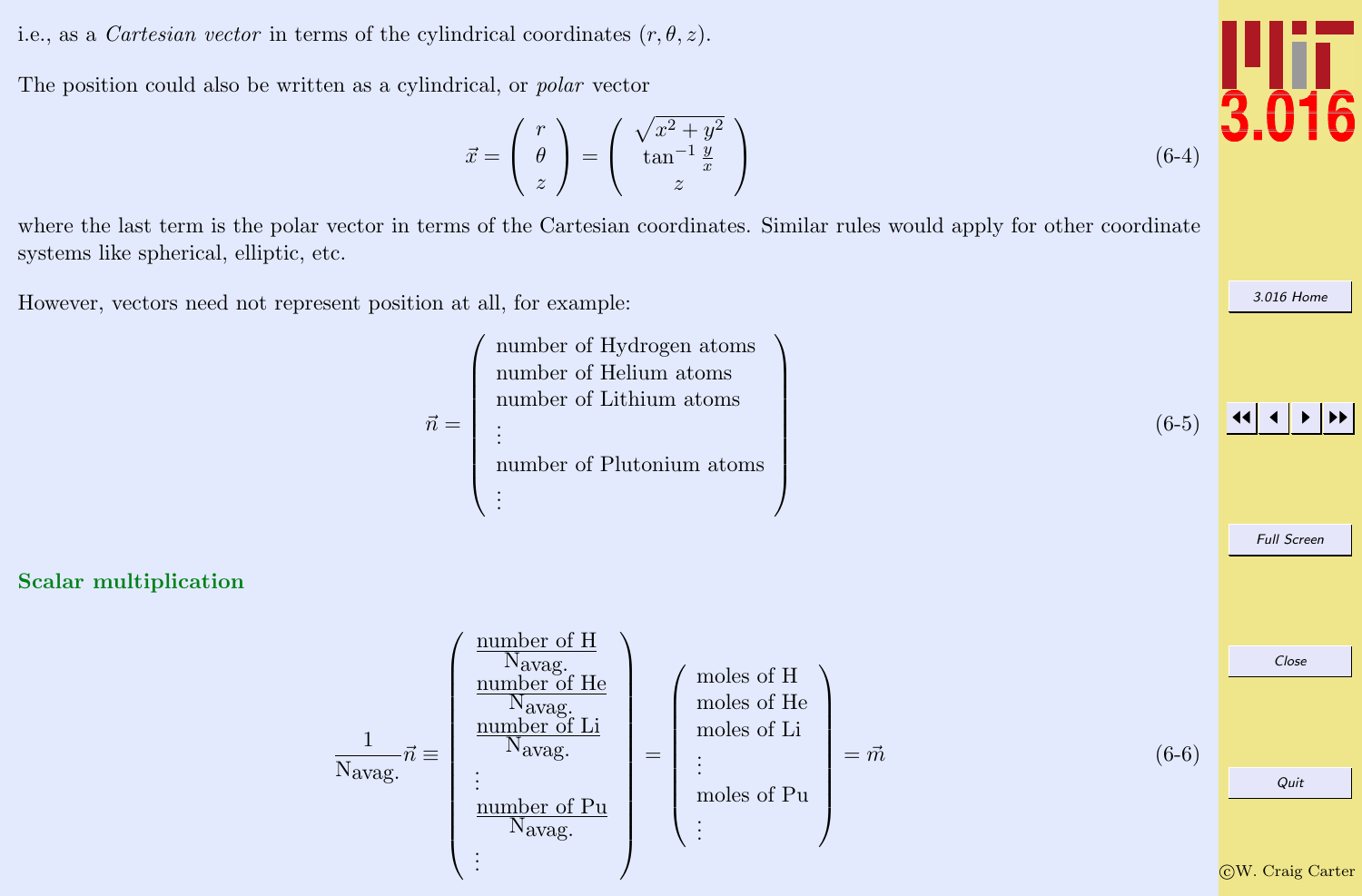#### <span id="page-2-0"></span>Vector norms

 $\|\vec{x}\| \equiv (x_1^2 + x_2^2 + \dots x_k^2)^{1/2} =$  euclidean separation (also called l2-norm) (6-7)  $\|\vec{n}\| \equiv n_H + n_{He} + ... n_{132}$  = total number of atoms (related to the Manhatten norm) (6-8)

#### Unit vectors



#### Extra Information and Notes Potentially interesting but currently unnecessary

If  $\Re$  stands for the set of all real numbers (i.e., 0, -1.6,  $\pi/2$ , etc.), then we can use a shorthand to specify the position vector,  $\vec{x} \in \mathbb{R}^N$  (e.g., each of the N entries in the vector of length N must be a real number, or must be in the set of real numbers,  $\|\vec{x}\| \in \Re$ .) For the unit (direction) vector:  $\hat{x} = \{\vec{x} \in \mathbb{R}^3 \mid ||\vec{x}|| = 1\}$  (i.e, the unit direction vector is the set of all position vectors such that their length is unity—or, the unit direction vector is the subset of all position vectors that lie on the unit sphere.  $\vec{x}$  and  $\hat{x}$  have the same number of entries, but compared to  $\vec{x}$ , the number of independent entries in  $\hat{x}$  is smaller by one. For the case of the composition vector, it is unphysical to have a negative number of atoms, therefore the mole fraction vector  $\vec{n} \in (\Re^+)$  elements  $(\Re^+)$  is the real non-negative numbers) and  $\hat{m} \in (\Re^+)^{(elements-1)}$ .

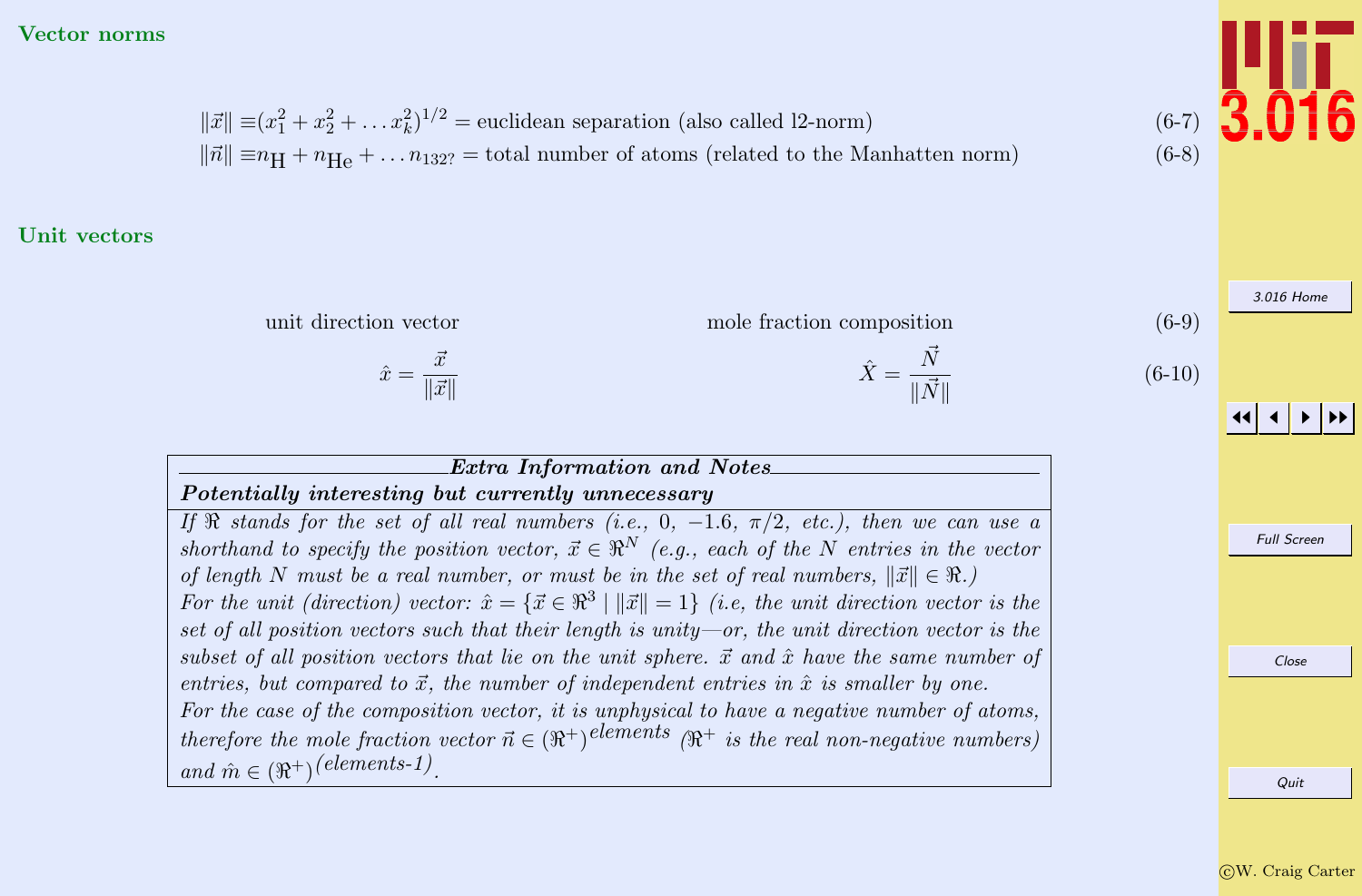## <span id="page-3-0"></span>Matrices and Matrix Operations

Consider methane (CH<sub>4</sub>), propane (C<sub>3</sub>H<sub>8</sub>), and butane (C<sub>4</sub>H<sub>10</sub>).

$$
\underline{M_{HC}} = \begin{pmatrix}\n\text{number of H} & \text{number of C} \\
\text{methane molecule} & \text{methane molecule} \\
\text{propane molecule} & \text{number of C} \\
\text{number of H} & \text{number of C} \\
\text{number of H} & \text{number of C} \\
\text{butane molecule} & \text{butane molecule}\n\end{pmatrix}\n\quad\n\begin{array}{c}\n\text{methane row} \\
\text{propane row} \\
\text{butane row} \\
\text{butane molecule}\n\end{array}\n\quad\n(6-11)
$$
\n
$$
\underline{M_{HC}} = \begin{pmatrix} 4 & 1 \\ 8 & 3 \\ 10 & 4 \end{pmatrix} = \begin{pmatrix} M_{11} & M_{12} \\ M_{21} & M_{22} \\ M_{31} & M_{32} \end{pmatrix}\n\quad\n(6-12)
$$

Matrices as a linear transformation of a vector

 $\Lambda$ 

$$
\vec{N_{HC}} = (\text{number of methods, number of proposals, number of buttons})
$$
\n
$$
= (N_{HCm}, N_{HCp}, N_{HCb})
$$
\n
$$
= (N_{HC1}, N_{HC2}, N_{HC3})
$$
\n(6-14)\n
$$
(6-15)
$$

$$
\vec{N_{HC}} \underline{M_{HC}} \equiv \sum_{i=1}^{3} N_{HC} \, i M_{HC} \, ij = \vec{N} \tag{6-17}
$$

c W. Craig Carter

Quit

Full Screen

Close

(6-16)

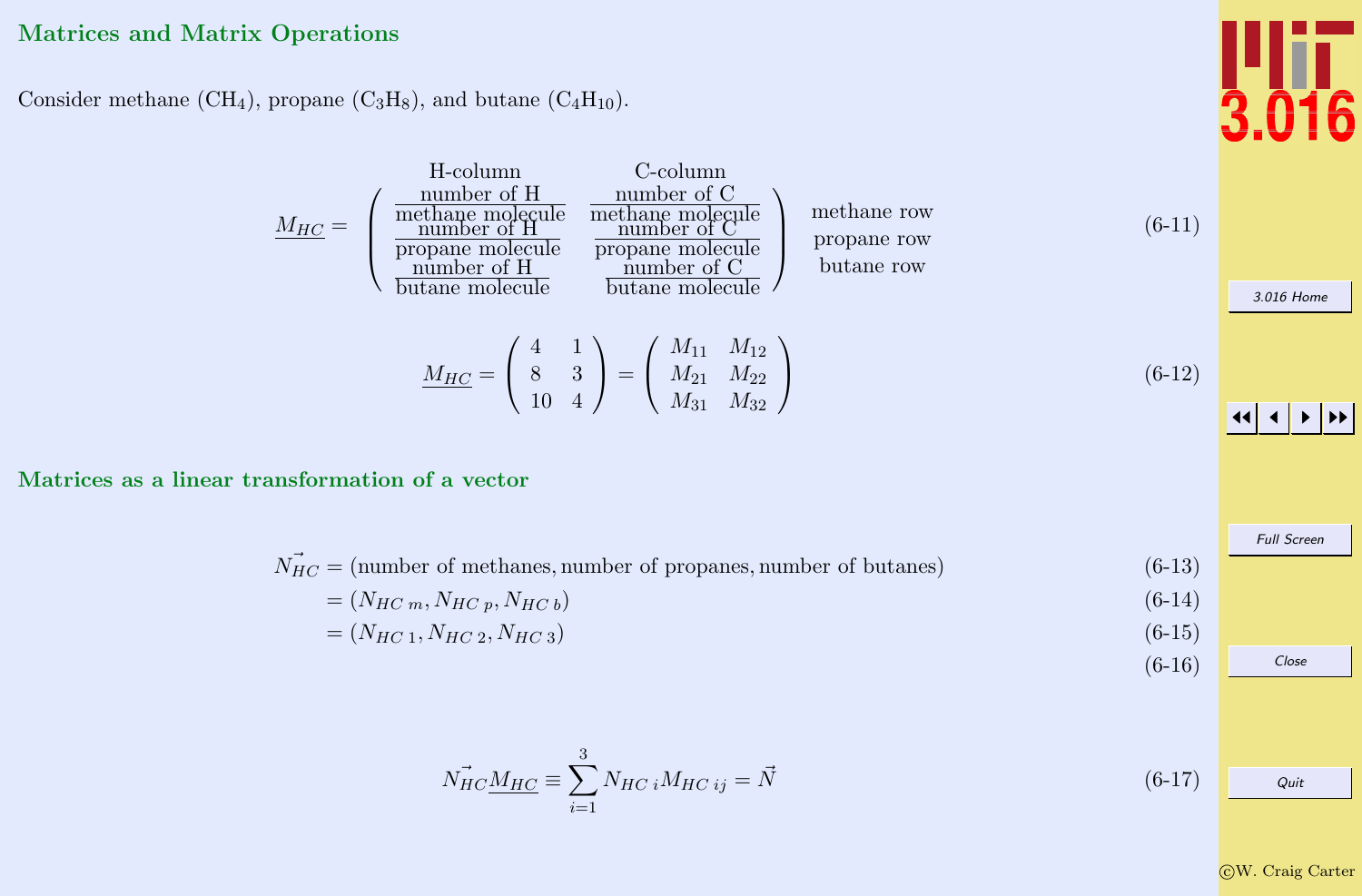<span id="page-4-0"></span>The "summation" convention is often used, where a repeated index is summed over all its possible values:

$$
\sum_{i=1}^{p} N_{HC}{}_{i}M_{HC}{}_{ij} \equiv N_{HC}{}_{i}M_{HC}{}_{ij} = N_{j}
$$
\n(6-18)

For example, suppose

$$
\vec{N_{HC}} = (1.2 \times 10^{12} \text{ molecules methane}, 2.3 \times 10^{13} \text{ molecules propane}, 3.4 \times 10^{14} \text{ molecules butane})
$$
 (6-19)

$$
\vec{N_{HC}M_{HC}} =
$$
\n
$$
(1.2 \times 10^{14} \text{ methods}, 2.3 \times 10^{13} \text{ proposals}, 3.4 \times 10^{12} \text{ buttons}) \begin{pmatrix} \frac{4 \text{ atoms H}}{\text{methane}} & \frac{1 \text{ atoms C}}{\text{methane}} \\ \frac{8 \text{ atoms H}}{\text{propanel}} & \frac{3 \text{ atoms C}}{\text{propanel}} \\ \frac{10 \text{ atoms H}}{\text{butane}} & \frac{4 \text{ atoms C}}{\text{butane}} \end{pmatrix}
$$
\n(6-20)

 $\blacktriangleright$   $\blacktriangleright$ 

**16** 

Full Screen

Close

$$
=(7.0 \times 10^{14} \text{ atoms H}, 2.0 \times 10^{14} \text{ atoms C})
$$

#### Matrix transpose operations

Above, the lists (or vectors) of atoms were stored as rows, but often it is convenient to store them as columns. The operation to take a row to a column (and vice-versa) is called a "transpose".

| methane-column    | propane-column                                       | butane-column                                  |                                               |                                 |                                          |        |
|-------------------|------------------------------------------------------|------------------------------------------------|-----------------------------------------------|---------------------------------|------------------------------------------|--------|
| $M_{HC}^T =$      | number of H<br>number of C<br>number of C<br>method. | number of C<br>number of C<br>propane molecule | number of C<br>number of C<br>butane molecule | hydrogen row<br>butane molecule | hydrogen row<br>carbon row<br>carbon row | (6-21) |
| $N_{HC}^T =$      | number of methods<br>number of propanes              | $N_{HC}^T$                                     | (6-22)                                        |                                 |                                          |        |
| number of butanes | $N_{HC}^T$                                           | (6-22)                                         |                                               |                                 |                                          |        |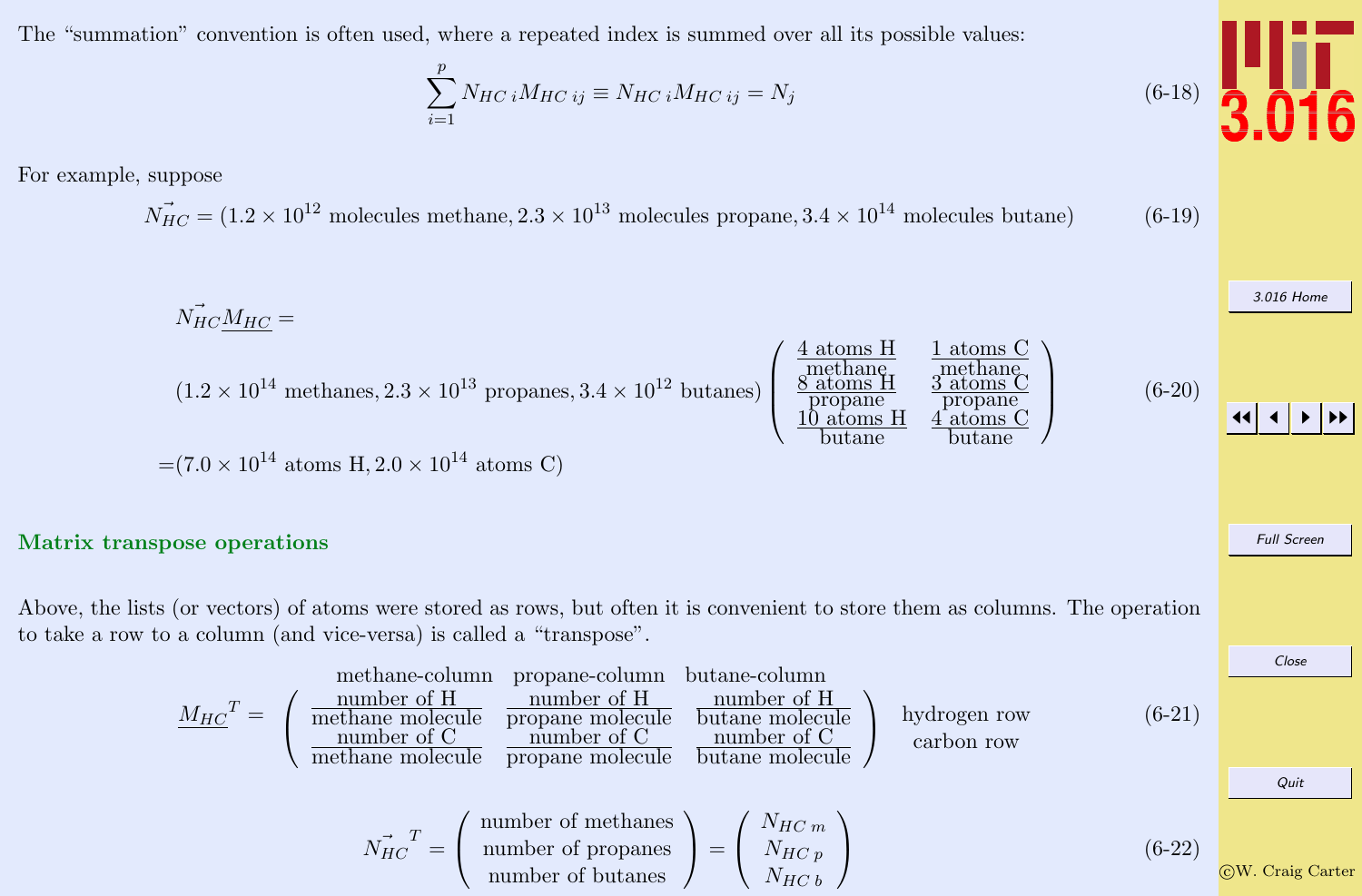$$
\underline{M_{HC}}^T \vec{N_{HC}}^T = \vec{N}^T \begin{pmatrix} 4 & 8 & 10 \\ 1 & 3 & 4 \end{pmatrix} \begin{pmatrix} \text{number of methods} \\ \text{number of propag} \\ \text{number of butanes} \end{pmatrix} = \begin{pmatrix} \text{number of H-atoms} \\ \text{number of C-atoms} \end{pmatrix}
$$

#### <span id="page-5-0"></span>Matrix Multiplication

The next example supposes that some process produces hydrocarbons and can be modeled with the pressure P and temperature T. Suppose (this is an artificial example) that the number of hydrocarbons produced in one millisecond can be related linearly to the pressure and temperature:

> number of methanes =  $\alpha P + \beta T$ number of propanes =  $\gamma P + \delta T$ number of butanes =  $\epsilon P + \phi T$ (6-24)

or

 $\vec{N_{HC}}^T =$  $\sqrt{ }$  $\left\vert \right\vert$  $\alpha \beta$  $\gamma$  δ  $\epsilon \quad \phi$  $\setminus$  $\perp$  $\left($  F T  $\setminus$ (6-25)



[3.016 Home](http://pruffle.mit.edu/3.016-2012/)

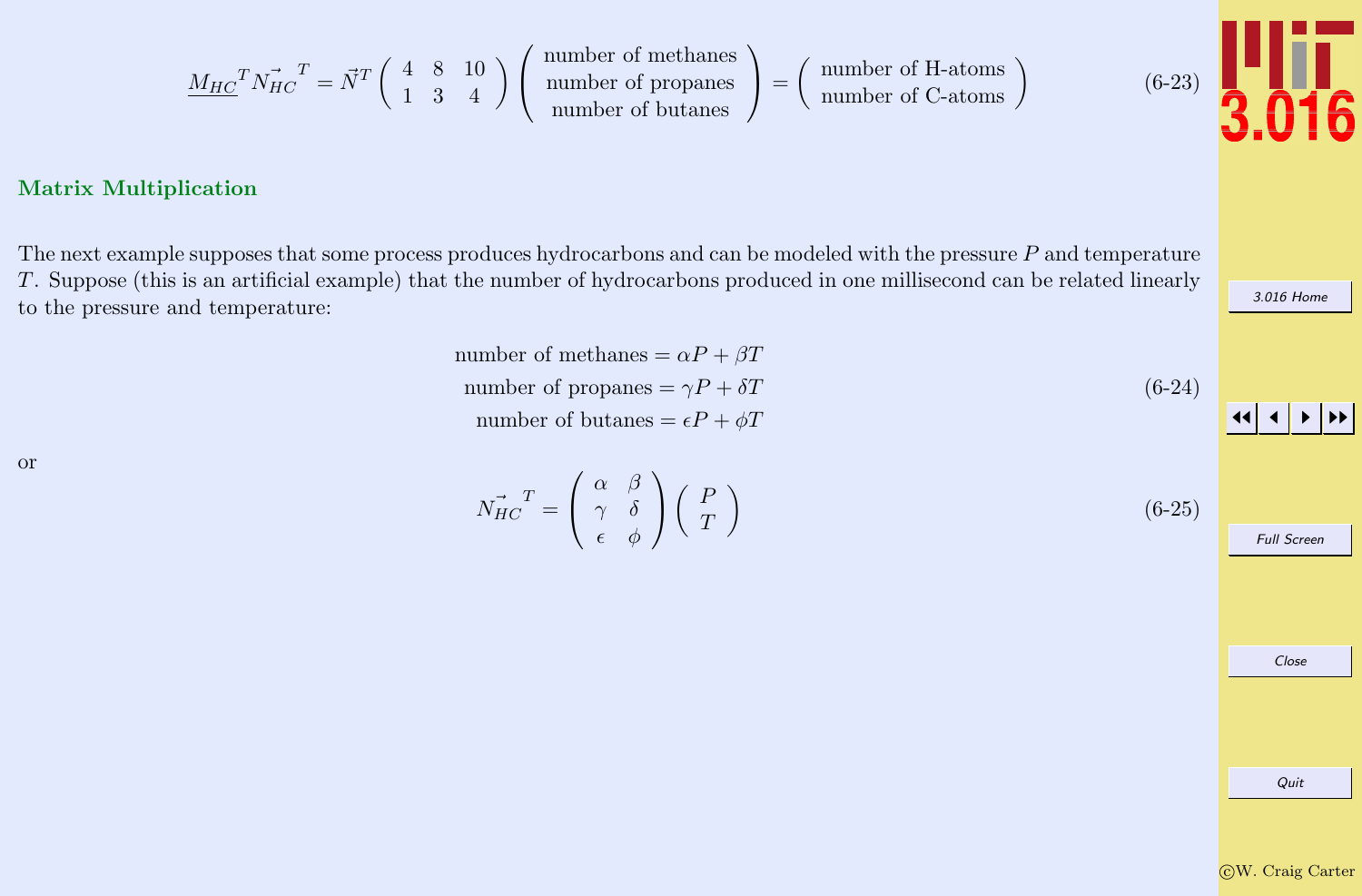<span id="page-6-0"></span>

|                                                                                                                                                                                                                                                    | Lecture 06 MATHEMATICA(R) Example 1                                                                                                                                                                                                                                                                                               |                    |
|----------------------------------------------------------------------------------------------------------------------------------------------------------------------------------------------------------------------------------------------------|-----------------------------------------------------------------------------------------------------------------------------------------------------------------------------------------------------------------------------------------------------------------------------------------------------------------------------------|--------------------|
| notebook (non-evaluated)                                                                                                                                                                                                                           | pdf (evaluated, color)<br>html (evaluated)<br>pdf (evaluated, b&w)                                                                                                                                                                                                                                                                |                    |
| <b>Matrices</b>                                                                                                                                                                                                                                    |                                                                                                                                                                                                                                                                                                                                   |                    |
| $M_{HC}$ is our matrix that maps the three<br>hydrocarbons (methane $CH_4$ , propane $C_3 H_8$ ,<br>butane $C_4 H_{10}$ , to number of hydrogens and carbons                                                                                       | Here is an example operation that takes us from the processing vector $(P,T)^T$ to the number of hydrogens and carbons.                                                                                                                                                                                                           |                    |
| $M_{HC} = {$<br>${4, 1},$<br>$\{8, 3\},\$<br>$\{10, 4\}$<br>M <sub>HC</sub> // MatrixForm                                                                                                                                                          | 1: The matrix $(Eq. 6-12)$ is entered as a list of sublists. The sub-lists are the rows of the matrix. The<br>first elements of each row-sublist form the first column; the second elements are the second column<br>and so on.<br>The Length of a matrix-object gives the number of rows, and the second member of the result of |                    |
| 2<br>$\lceil$ Transpose $\lceil M_{\text{HC}} \rceil$ // MatrixForm                                                                                                                                                                                | Dimensions gives the number of columns.                                                                                                                                                                                                                                                                                           | 3.016 Home         |
| PTmatrix is our matrix of kinetic data that<br>gives rates of change of a particular atomic species<br>(C or H) as a function of pressure and temperature<br>(see lecture notes corresponding to this Mathematica notebook)<br><b>PTmatrix</b> = { | All sublists of a matrix must have the same dimensions.<br>It is good practice to enter a matrix and then display it separately using MatrixForm. Otherwise,<br>there is a risk of defining a symbol as a MatrixForm-object and not as a matrix which was probably<br>the <i>intent</i> .                                         |                    |
| $\{\alpha, \beta\},\$<br>$\{\gamma, \delta\},\$<br>3                                                                                                                                                                                               | 2: The Transpose function exchanges the rows and columns. If Dimensions [Mat] returns $\{r, c\}$ , then<br>Dimensions [Transpose [Mat]] returns $\{c,r\}$ .                                                                                                                                                                       |                    |
| $\{\epsilon, \phi\}$<br>$\mathcal{E}$                                                                                                                                                                                                              | 3: Dimensions [PTmatrix] is $\{3,2\}$ .                                                                                                                                                                                                                                                                                           |                    |
| <b>PTmatrix // MatrixForm</b><br>$MPT = M_{HC}$ . PTmatrix                                                                                                                                                                                         | 4: This command will generate an error.                                                                                                                                                                                                                                                                                           |                    |
| The matrix multiplication does not work<br>because the sizes are inconsistent.                                                                                                                                                                     | Matrix multiplication in MATHEMATICA( $\widehat{R}$ ) is produced by the "dot" (.) operator—and not the<br>"multiplication" (*) operator. For matrix multiplication, $A.B$ , the number of columns of $A$ must<br>be equal to the number of rows of $B$ .                                                                         | <b>Full Screen</b> |
| 5<br>Clear[MPT]<br>$MPT = Transpose[MHC]$ . PTmatrix;                                                                                                                                                                                              | The Transpose "flips" a matrix by producing a new matrix which has the original's i <sup>th</sup> row as the<br>6:<br>new matrix's i <sup>th</sup> column (or, equivalently the j <sup>th</sup> column as the new j <sup>th</sup> row). In this example, a                                                                        |                    |
| 6<br><b>MPT</b> // MatrixForm                                                                                                                                                                                                                      | $3 \times 2$ -matrix (PTmatrix) is being left-multiplied by a a $2 \times 3$ -matrix.                                                                                                                                                                                                                                             |                    |
|                                                                                                                                                                                                                                                    | The resulting matrix would map a vector with values $P$ and $T$ to a vector for the rate of production<br>of C and H.                                                                                                                                                                                                             | Close              |
|                                                                                                                                                                                                                                                    |                                                                                                                                                                                                                                                                                                                                   |                    |
|                                                                                                                                                                                                                                                    |                                                                                                                                                                                                                                                                                                                                   |                    |
|                                                                                                                                                                                                                                                    |                                                                                                                                                                                                                                                                                                                                   | Quit               |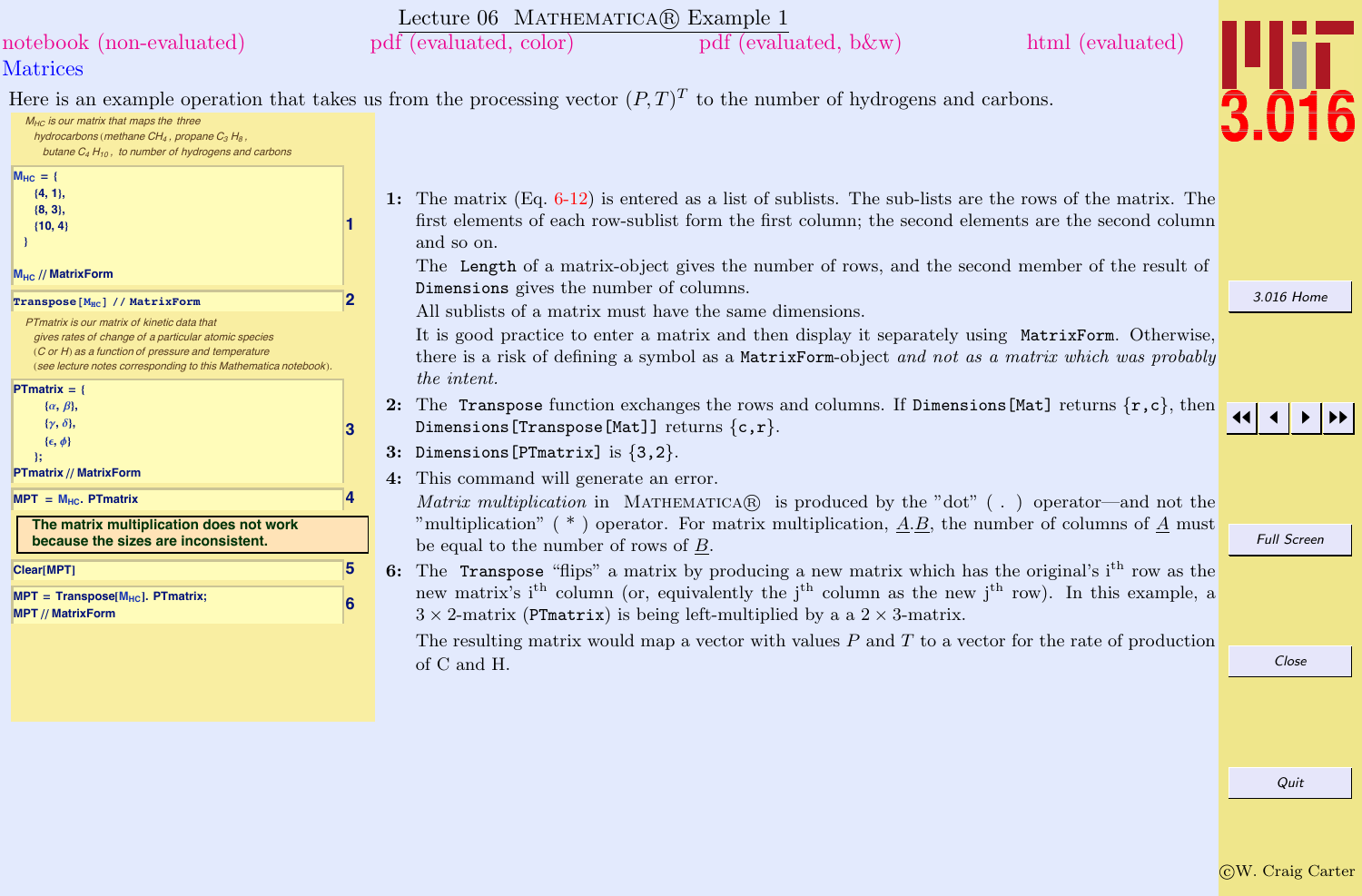<span id="page-7-0"></span>Matrix multiplication is defined by:

$$
\underline{AB} = \sum_i A_{ki} B_{ij}
$$

The indices of the matrix defined by the multiplication  $\underline{AB} = \underline{C}$  are  $C_{kj}$ .

#### Matrix Inversion

Sometimes what we wish to know is: "What vector is it  $(\vec{x})$ , when transformed by some matrix  $(A)$ , that gives us a particular result  $(\vec{b} = \underline{A}\vec{x})$ ?"

The inverse of a matrix is defined as: something, that when multiplied with the matrix, leaves a product that has no effect on any vector. This special product matrix is called the identity matrix.

Full Screen

c W. Craig Carter

Quit

Close

[3.016 Home](http://pruffle.mit.edu/3.016-2012/)

JJ J I II



$$
\underline{A}\vec{x} = \vec{b}
$$
  

$$
\underline{A}^{-1}\underline{A}\vec{x} = \underline{A}^{-1}\vec{b}
$$
  

$$
\vec{x} = \underline{A}^{-1}\vec{b}
$$
 (6-27)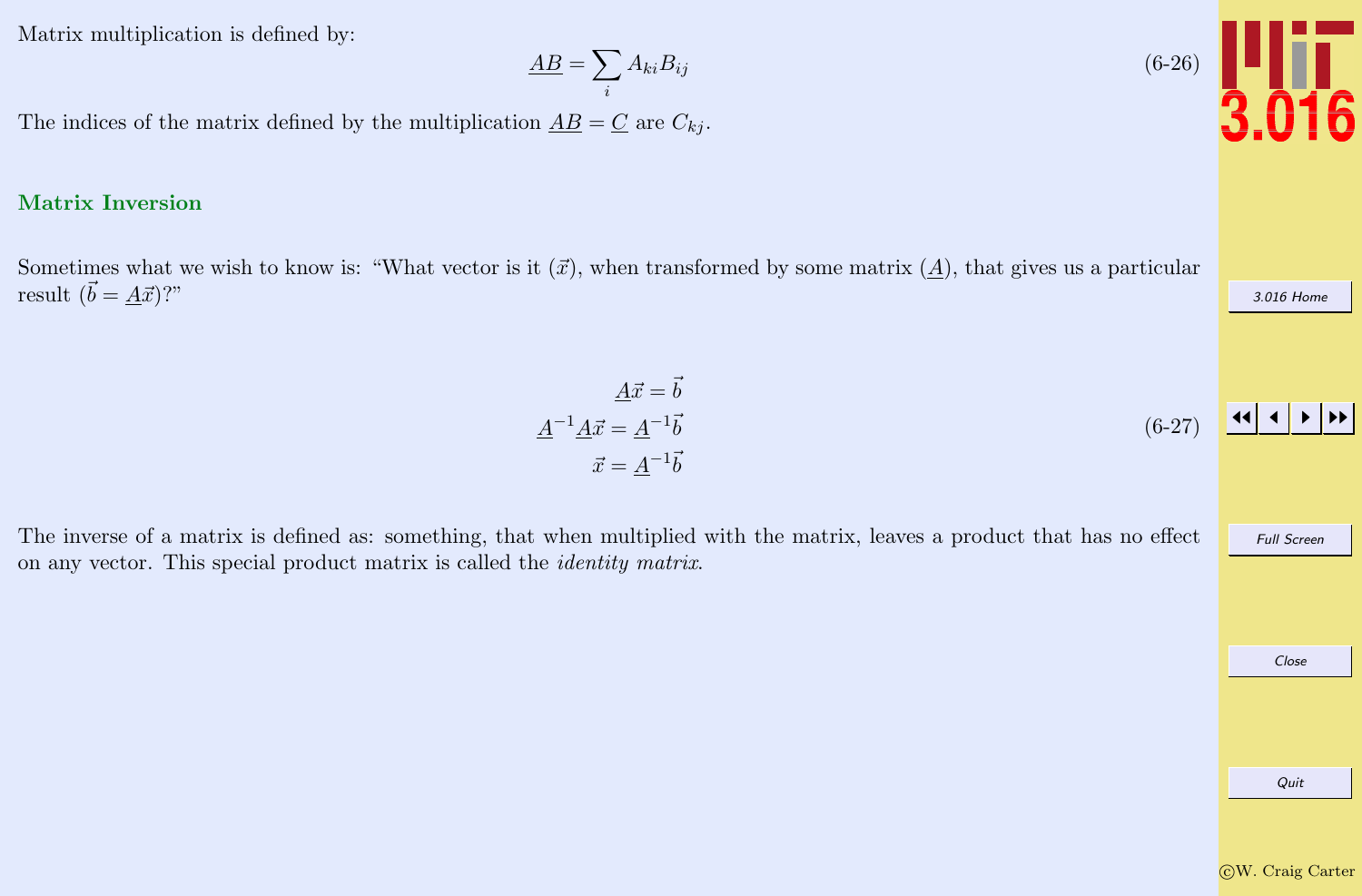Lecture 06 MATHEMATICA(R) Example 2

<span id="page-8-0"></span>[notebook \(non-evaluated\)](http://pruffle.mit.edu/3.016-2012/Notebooks/L06/Lecture-06.nb) [pdf \(evaluated, color\)](http://pruffle.mit.edu/3.016-2012/pdf/L06/Lecture-06-2-COL.pdf) [pdf \(evaluated, b&w\)](http://pruffle.mit.edu/3.016-2012/pdf/L06/Lecture-06-2-BW.pdf) [html \(evaluated\)](http://pruffle.mit.edu/3.016-2012/html/Lecture-06/HTMLLinks/index_2.html)

## Inverting Matrices

Our last example produced a linear operation that answered the question, "given a particular  $P$  and  $T$ , at what rate will C and H be produced?"

To answer the converse question, "If I want a particular rate of production for C and H, at what P and T should the process be carried out?"

To invert the question on linear processes, the matrix is inverted.

#### **1**  $MPT = Transpose[M<sub>HC</sub>].$  **PTmatrix;**  $MPTinverse = Factor[Inverse]$ **MPTinverse** // MatrixForm  $-\frac{\beta+3\,\delta+4\,\phi}{2\,\left(2\,\beta\,\gamma-2\,\alpha\,\delta+3\,\beta\,\varepsilon+\delta\,\varepsilon-3\,\alpha\,\phi-\gamma\,\phi\right)} \qquad \frac{2\,\beta+4\,\delta+5\,\phi}{2\,\beta\,\gamma-2\,\alpha\,\delta+3\,\beta\,\varepsilon+\delta\,\varepsilon-3\,\alpha\,\phi-\gamma\,\phi}$ 2  $\beta$ +4  $\delta$ +5  $\phi$  $-\frac{\alpha+3\ \gamma+4\ \epsilon}{2\ \left(-2\ \beta\ \gamma+2\ \alpha\ \delta-3\ \beta\ \epsilon-\delta\ \epsilon+3\ \alpha\ \phi+\gamma\ \phi\right)} \quad \frac{2\ \alpha+4\ \gamma+5\ \epsilon}{-2\ \beta\ \gamma+2\ \alpha\ \delta-3\ \beta\ \epsilon-\delta\ \epsilon+3\ \alpha\ \phi+\gamma\ \phi}$ 2  $\alpha+4$   $\gamma+5$   $\in$ The denominators are related to the determinant---if the determinant vanishes, then the inverse matrix is not defined. **Det@MPT<sup>D</sup> 2** [Checking to see if the the inverse multiplied by the original matrix is the](http://pruffle.mit.edu/3.016-2012/html/Lecture-06/HTMLLinks/index_2.html) identity matrix **MPT.MPTinverse 3** It is not obvious unless simplified. **Simplify@MPT.MPTinverse<sup>D</sup> êê MatrixForm 4**  $/1 0$  $\begin{array}{c} 0 & 1 \end{array}$

1: Inverting a matrix by hand is tedious and prone to error, Inverse does this in MATHEMATICA $\circledR$ . In this example, Factor is called on the result of Inverse. Factor is an example of a *threadable* function—it recursively operates on all members of any argument that is a list-object. Thus, each of the entries in the inverted matrix is factored individually.

2: The *determinant* of a matrix is fundamentally linked to the existence of its inverse. In this example, it is observed that if the Det of a matrix vanishes, then the entries of its inverse are undetermined.

- 3: The multiplication of a matrix by its inverse should produce the identity matrix (i.e., a matrix with 1 at each diagonal entry, and zero otherwise). That this multiplication gives the identity matrix is not obvious. Unless, . . .
- 4: Simplify is called on each of the entries.



[3.016 Home](http://pruffle.mit.edu/3.016-2012/)

## JJ J I II

Full Screen

Close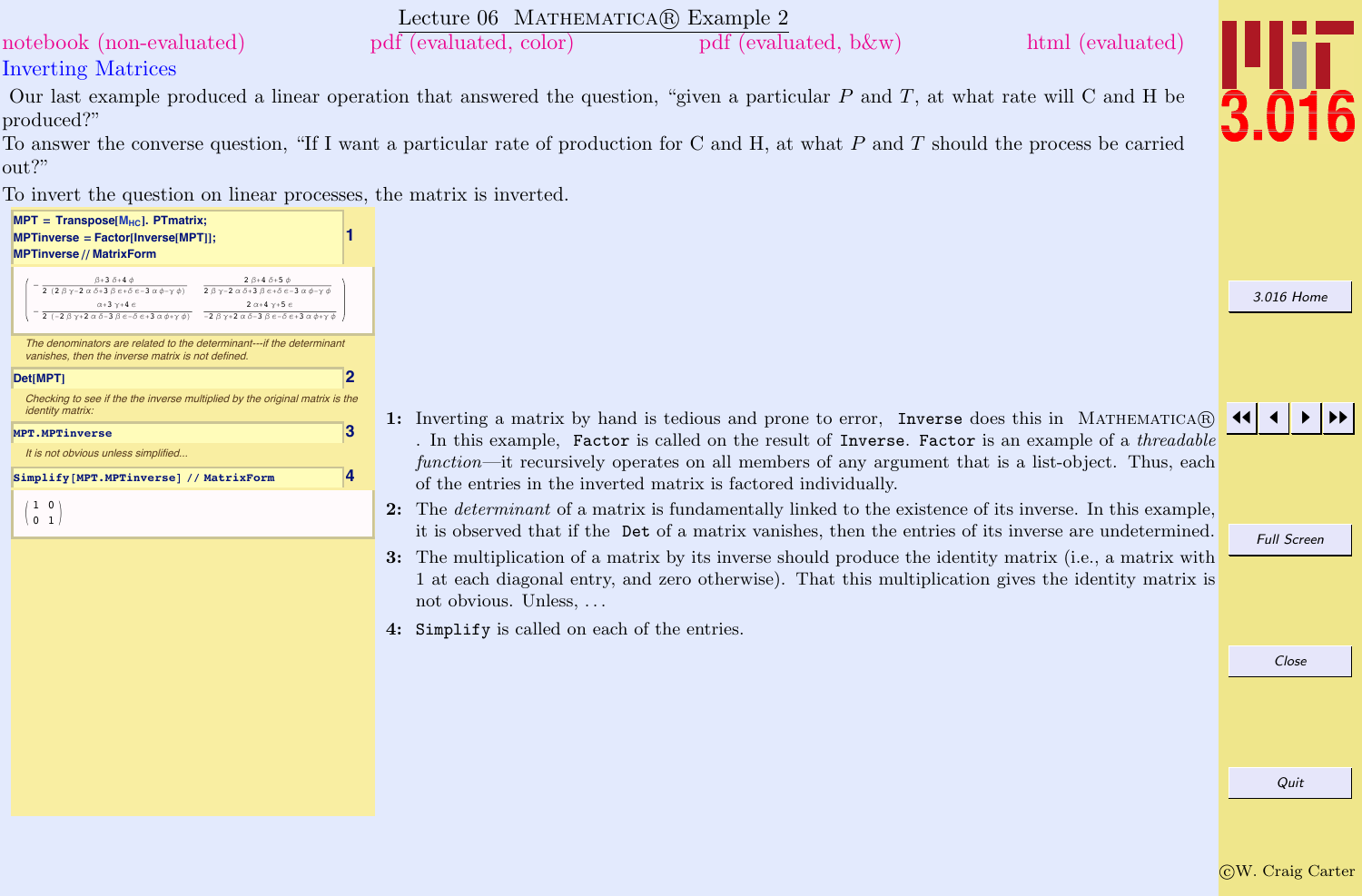<span id="page-9-0"></span>Linear Independence: When solutions exist

$$
\underline{A}\vec{x} = \vec{b}
$$
  

$$
\begin{pmatrix} a_{11} & a_{12} \\ a_{21} & a_{22} \end{pmatrix} \begin{pmatrix} x \\ y \end{pmatrix} = \begin{pmatrix} b_1 \\ b_2 \end{pmatrix}
$$



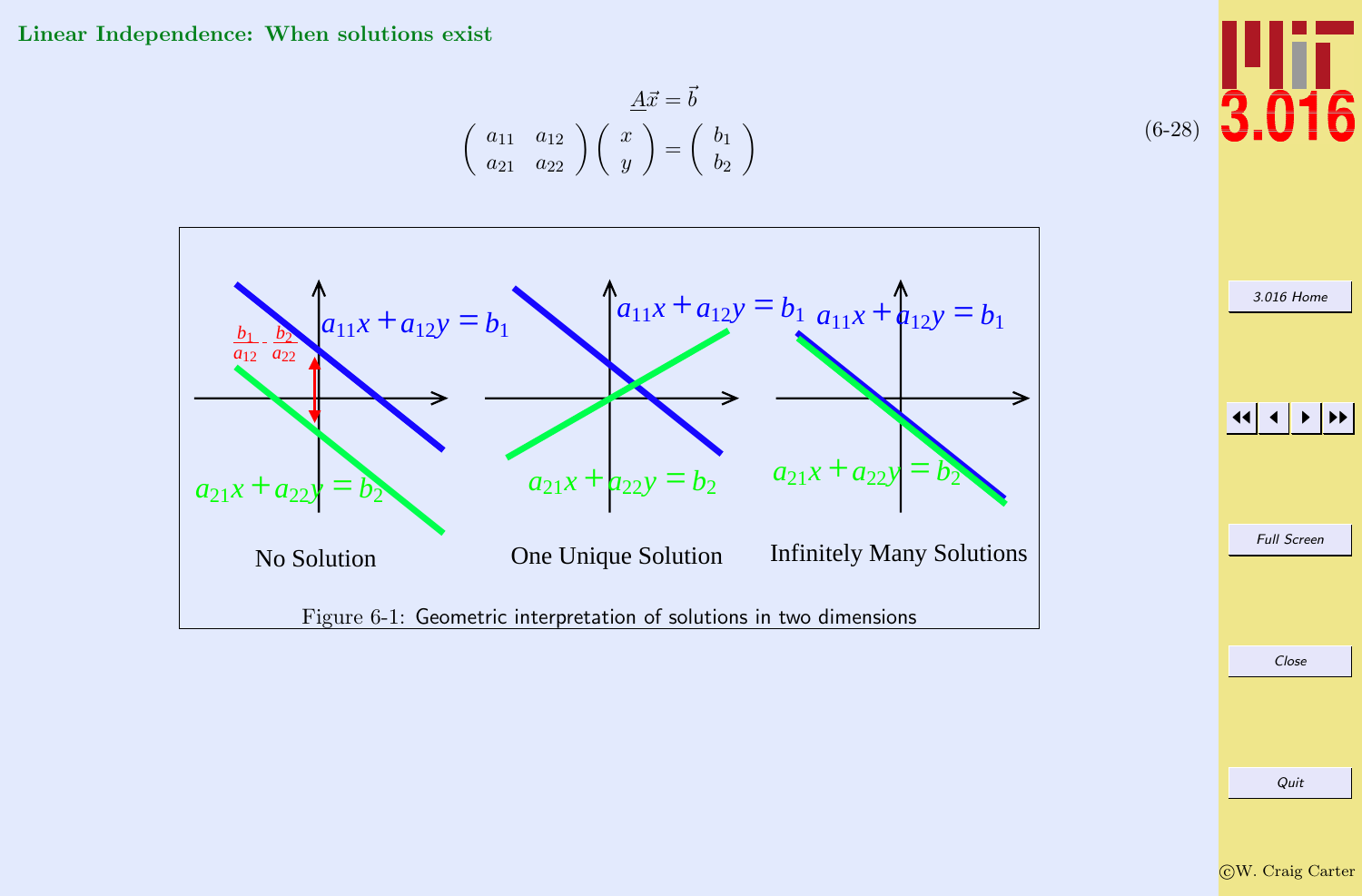

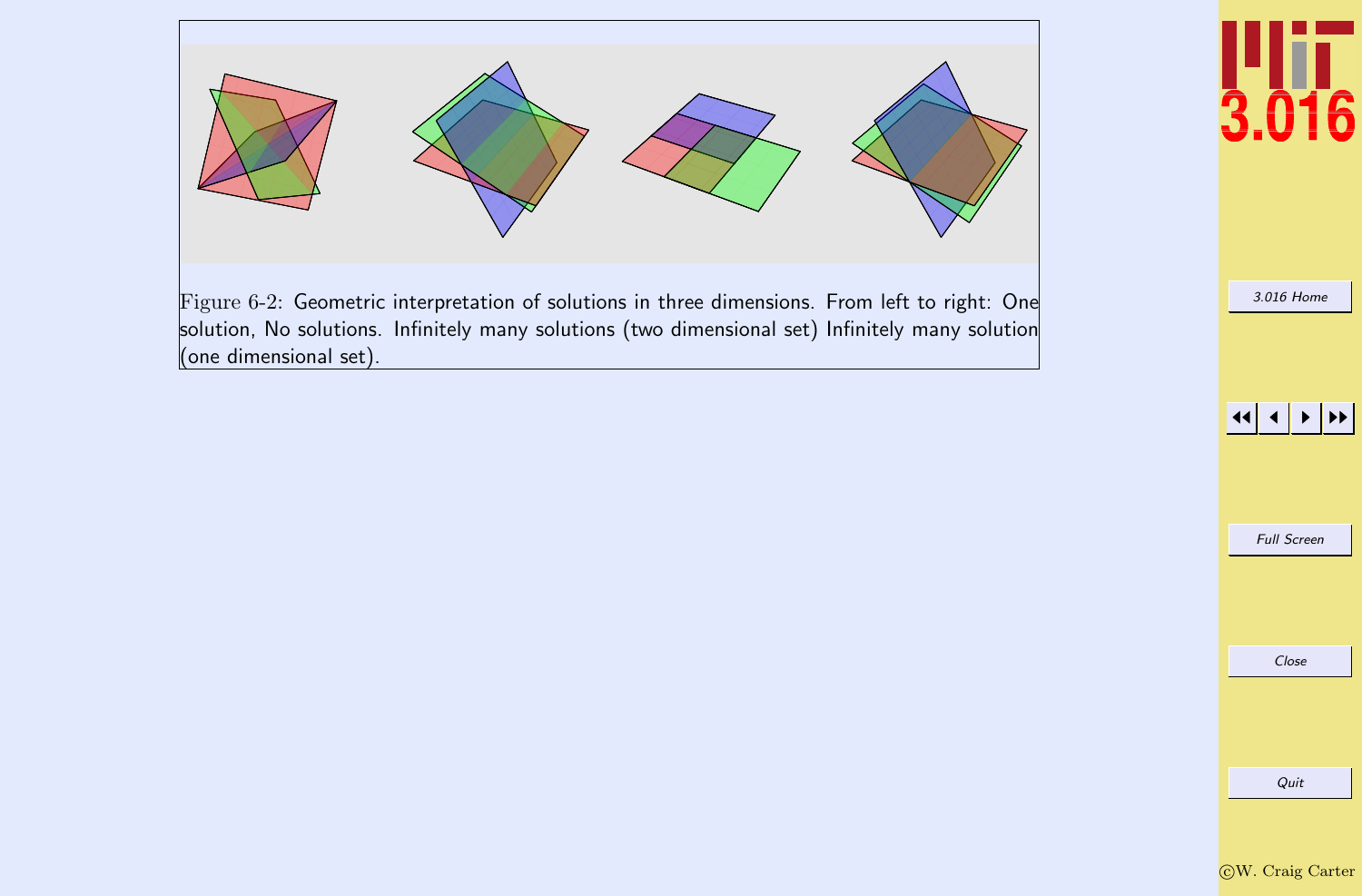<span id="page-11-0"></span>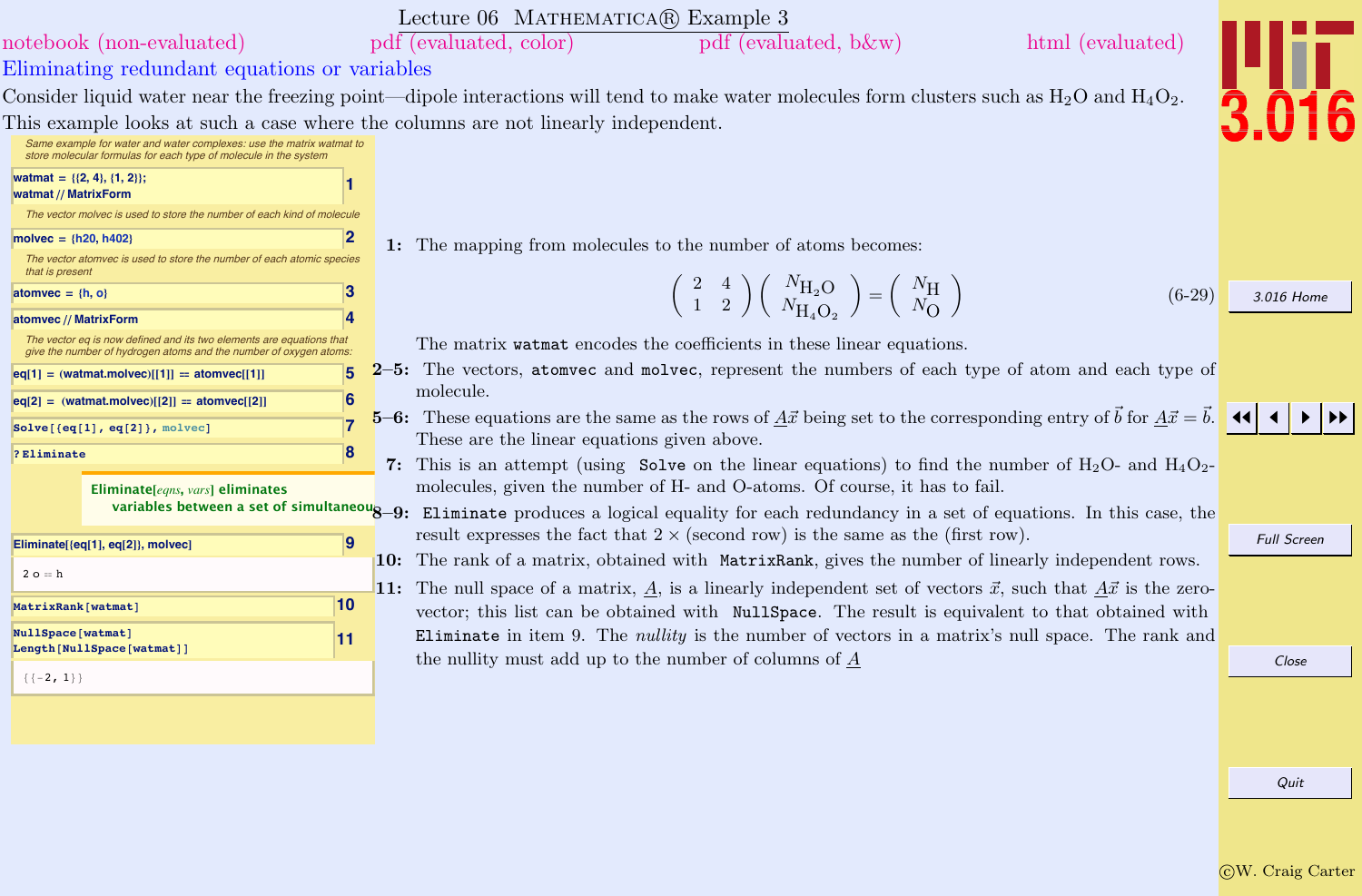# Index

. Mathematica's matrix multiplication, [90](#page-6-0) columns of a matrix, [90](#page-6-0) cylindrical coordinate system vectors in, [84](#page-0-0) Det,  $92\,$  $92\,$ determinant, [92](#page-8-0)  $D$ imensions,  $90$ Eliminate , [95](#page-11-0) Factor,  $92$ identity matrix, [91](#page-7-0) Inverse , [92](#page-8-0)  $L$ ength,  $90$ linear independence, [93](#page-9-0) linear transformation of vectors, [87](#page-3-0) Mathematica function Det, [92](#page-8-0) Dimensions, [90](#page-6-0) Eliminate, [95](#page-11-0) Factor, [92](#page-8-0) Inverse, [92](#page-8-0) Length, [90](#page-6-0) MatrixForm, [90](#page-6-0)

MatrixRank, [95](#page-11-0)

| NullSpace, 95                                     |  |
|---------------------------------------------------|--|
| Simplify, 92                                      |  |
| Solve, 95                                         |  |
| Transpose, 90                                     |  |
| matrices, 87                                      |  |
| as a linear transformation operation, 87          |  |
| column and row spaces, 87                         |  |
| multiplication, 89                                |  |
| summation convention, 87                          |  |
| transpose combined with matrix multiplication, 89 |  |
| transpose operation on, 88                        |  |
| matrix                                            |  |
| nullity, 95                                       |  |
| rank, 95                                          |  |
| matrix equations and existence of solution, 93    |  |
| matrix inversion, 91                              |  |
| matrix multiplication (.)                         |  |
| in Mathematica, 90                                |  |
| matrix syntax                                     |  |
| in Mathematica, 90                                |  |
| MatrixForm, 90                                    |  |
| MatrixRank, 95                                    |  |
|                                                   |  |
| norm                                              |  |
| vector, 86                                        |  |
| null space, 95                                    |  |
| nullity                                           |  |
| matrix, 95                                        |  |
| NullSpace, 95                                     |  |



[3.016 Home](http://pruffle.mit.edu/3.016-2012/)

11

 $\blacktriangleleft$ I II

Full Screen

Close

c W. Craig Carter